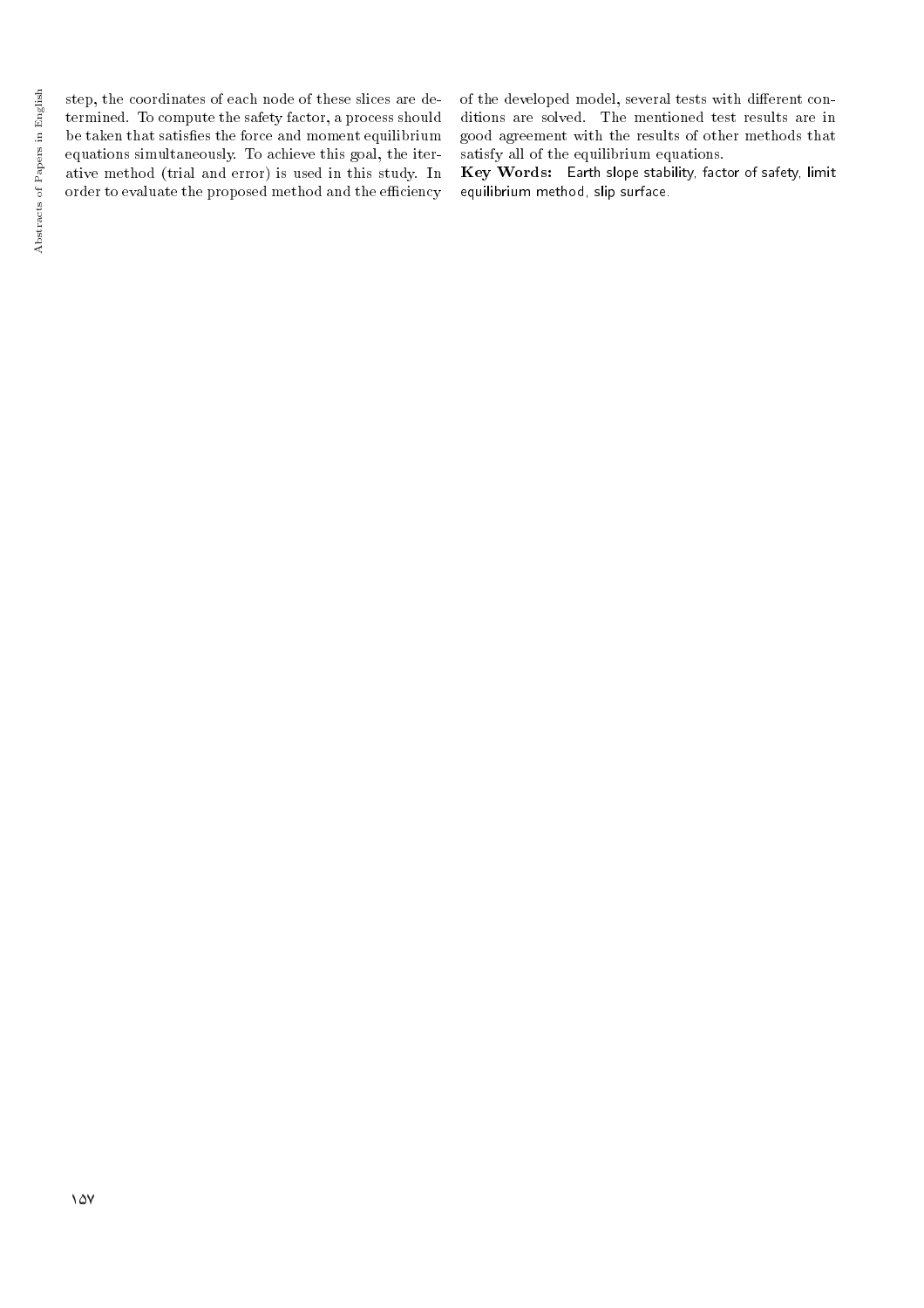# TRANSFORM AND COLONIAL COMPETITIVE ALGORITHM

J. Katebi(corresponding author) jkatebi@tabrizu.ac.ir

M. Shoaei-parchin monashoaei@ymail.com Dept. of Civil Engineering Tabriz University

Sharif Civil Engineering Journal Volume 33, Issue 4.1, Page 135-143, Research Note

c Sharif University of Technology

 Received 25 November 2015; received in revised form 23 February 2016; accepted 12 March 2016.

#### Abstract

The active control of structures has a special place in the controlling of linear systems vibrations. Finding the optimum control force, considering the capacity limitation of active control equipment, is the main objective of the design of control systems and one of the most important subjects in active control of structures. Traditional methods, such as LQR, calculate control forces without considering the external loads, such as earthquakes, which make finding of the optimal solution difficult for optimal control problems. Metaheuristic optimization methods, such as colonial competitive algorithm, are powerful algorithms because of their special capabilities which can be used in solving complex problems, but they have not been used coherently in the active control of structures. In this study, an optimization-based control approach for the active control of building structures is proposed against artificial earthquake excitations using wavelet transform and the Colonial competitive algorithm. The 10% in 50 years earthquake was generated and decomposed via wavelet transform into different frequency levels. Then, in each frequency band, the elements of the gain matrix were searched in the search space with the aim of minimizing the performance index by using the colonial competitive algorithm. Then, the gain matrices obtained from optimization process would be used to calculate control forces. Iterative process of the present method and does not need to solve the Riccati equation, considering external force effects in the calculation of the control forces. In order to evaluate the effectiveness of the proposed controller, vibration of Single-Degree and Multi-Degree of Freedom (SDOF and MDOF) examples against articial earthquake with the proposed and LQR controller was controlled and compared. Numerical simulation based on the 10% in 50 years uniform hazard articial earthquake showed that the performance of the presented control algorithm is better than the LQR controller approach in finding optimal control forces.

Key Words: Optimal control, colonial competitive al-

gorithm, wavelet transform, uniform hazard earthquake, articial accelerogram.

# A NEW APPROACH FOR STABILITY ANALYSIS OF SOIL SLOPES USING A LIMIT EQUILIBRIUM METHOD

M. Hajiazizi(corresponding author) mhazizi@razi.ac.ir Dept. of Civil Engineering Razi University, Kermanshah F. Kilanehei kilanehei@eng.ikiu.ac.ir Dept. of Civil Engineering Imam Khomeini International University P. Kilanehei peymankilanehei@yahoo.com Dept. of Civil Engineering Razi University, Kermanshah

Sharif Civil Engineering Journal Volume 33, Issue 4.1, Page 145-153, Research Note

c Sharif University of Technology

 Received 23 December 2015; received in revised form 16 April 2016; accepted 3 May 2016.

#### Abstract

Slope stability analysis is used in a wide variety of geotechnical engineering problems such as embankments, road cuts, open-pit mining, excavations, canals, landfills, etc. The limit equilibrium method is the most popular approach in slope stability analyses. In this study, a new limit equilibrium method is proposed that can satisfy the forces and moment without any assumptions. In this method, circular or non-circular slip surface has been considered and slices are intended along the radius of the slip surface. Innovation of this research is in the form of slices in circle sector which could eliminate the common simplifying assumptions in the equilibrium equations. The forces and moment equilibrium equations have been applied without any simplifying assumptions and expected that this method can achieve lower error in determining the safety factor. In order to calculate the safety factor using the proposed method, a numerical model has been developed. In this model, the soil slope characteristics such as slope geometry, soil strength properties, seismic coefficient and also water level are considered as input. Then sliding wedge is introduced and on the basis of number of divisions that the user defines, sliding wedge is discretized. In the next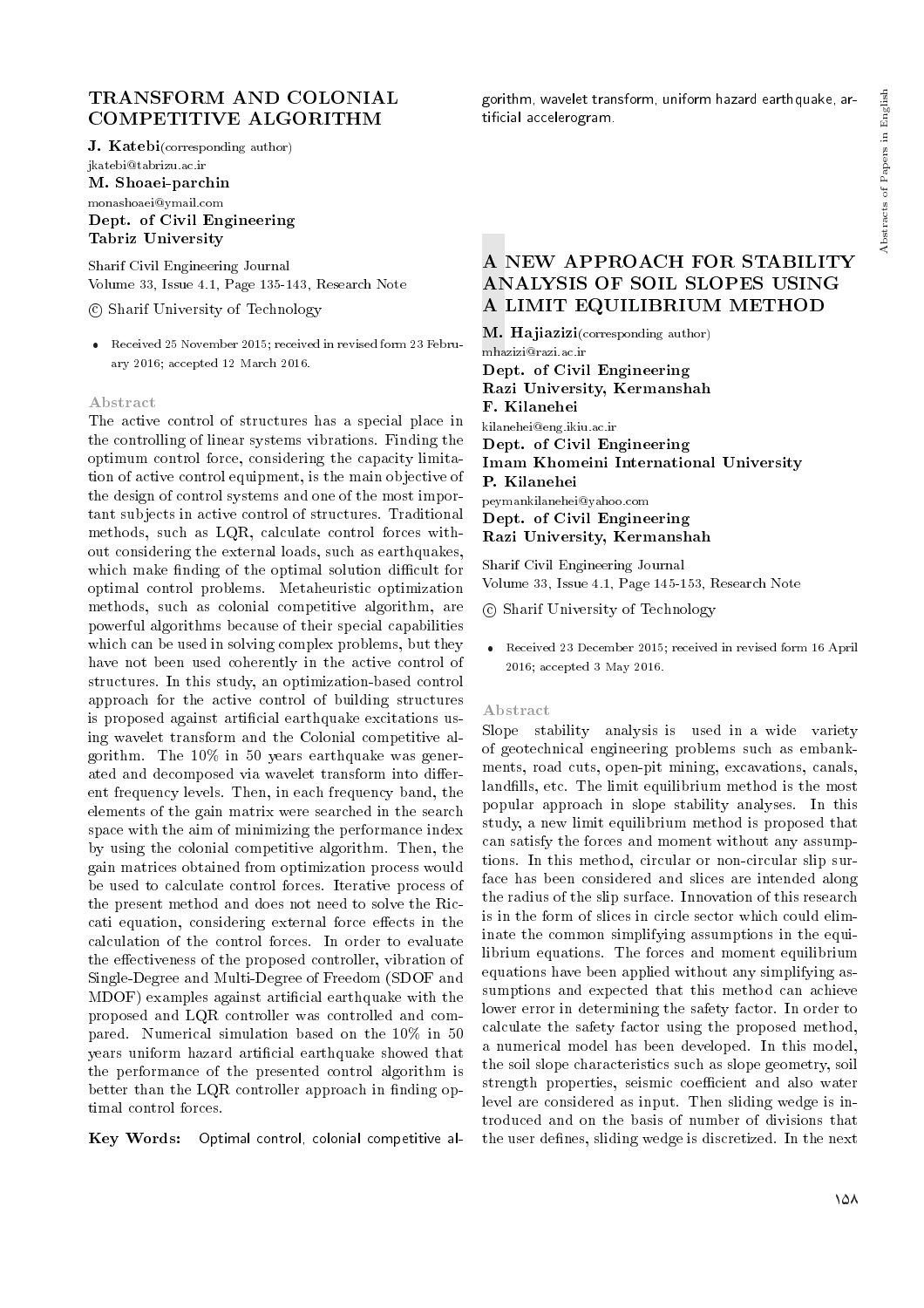### c Sharif University of Technology

 Received 24 August 2015; received in revised form 6 March 2016; accepted 12 April 2016.

### Abstract

Nowadays, mass production of construction waste is one of the most important environmental issues. Construction industry consumes a large amount of materials and resources, especially in developing countries. Inefficient usage of bulk materials results in production of construction waste. According to sustainable development guidelines, mass production of construction waste is one of the issues of focused concern. In Iran, there is no clear record or valid data about different aspects of construction waste production. Quantification of the construction waste production is one of the new concepts in waste management. Therefore, the aim of this research is to quantify construction waste production of bulk materials in residential buildings. The focus of this study is on rebar, concrete, brick, and cement waste produced in the buildings.

The urban developers may utilize the results to regulate more detailed and precise rules to control the production of construction waste. The dependent variable of the study is the amount of waste produced for every type of material in percent. The independent variables of the study are location of residential buildings, type of contract, area of every story, and number of stories in every residential building. Furthermore, two frequent types of contracts for residential buildings cost-plus and lump-sum contracts are investigated. Obtained data is analyzed by SPSS software using linear regression, and then are veried and validated to extract the best and most convenient regressions. The criteria for validation and verication of the quantitative equations are derived from statistical references and the most recent and related studies. The result is four valid and veri fied quantitative models describing the amount of waste materials produced in terms of independent variables. Results show that choosing cost-plus contract leads to more construction waste production than lump-sum contract. The positive and negative effects of other dependent variables, such as location, number of stories, or area of each story are determined too.

Key Words: Quantication, construction waste, bulk materials, residential buildings, tehran.

### $K.$  Badv(corresponding author) k.badv@urmia.ac.ir S. Hosseinzadeh saeidh64@gmail.com Dept. of Civil Engineering Urmia University

Sharif Civil Engineering Journal Volume 33, Issue 4.1, Page 125-133, Research Note

c Sharif University of Technology

 Received 1 September 2015; received in revised form 14 February 2016; accepted 12 April 2016.

### Abstract

Recently, the nano-materials have been used to improve soil properties. When the modied soil is used as the moisture and contaminant barriers in solid waste land fill liners, soil should minimize the flow of moisture and contaminants and should have acceptable geotechnical characteristics. In this study the effect of nano-clay material on the improvement of the characteristics of the Nazloo clayey soil of Urmia city, and Firoozkouh sand mixed with nano-clay, as the alternative soil in the absence of clayey soil, was investigated. For Nazloo clay, nano-clay caused the soil optimum water content and plasticity index to increase and the maximum dry density to decrease. For Firoozkouh sand, nano-clay did not have significant effect on the soil optimum water content but slightly increased the maximum dry density. The results of the hydraulic conductivity tests on Nazloo clay and Firoozkouh sand showed that the addition of nano-clay decreases the soils hydraulic conductivity. In Nazloo clay the hydraulic conductivity decreased to the standard level as for the landfill liner material but in Firoozkouh sand it did not decrease to the standard level. The results of the diffusion tests on Nazloo clay showed that nano-clay does not have significant effect on the soil chloride diffusion coefficient and this coefficient remains at its standard level. The results of this study showed that the addition of nan-clay has positive effect on the improvement of the soil geotechnical characteristics so that it could be used in the landfill liner construction; however, it does improve the Firoozkouh sand properties so that it can be used as alternative landfill liner material in the absence of clayey soil.

Key Words: Nazloo clay, firoozkouh sand, nano-clay, landfill liner, compaction, hydraulic conductivity, molecular diffusion.

# THE EFFECT OF ADMIXING OF NANO-CLAY TO NAZLOO CLAY AND FIROOZKOUH SAND FOR CLAYEY LINER APPLICATIONS

### OPTIMAL VIBRATION CONTROL OF STRUCTURES USING WAVELET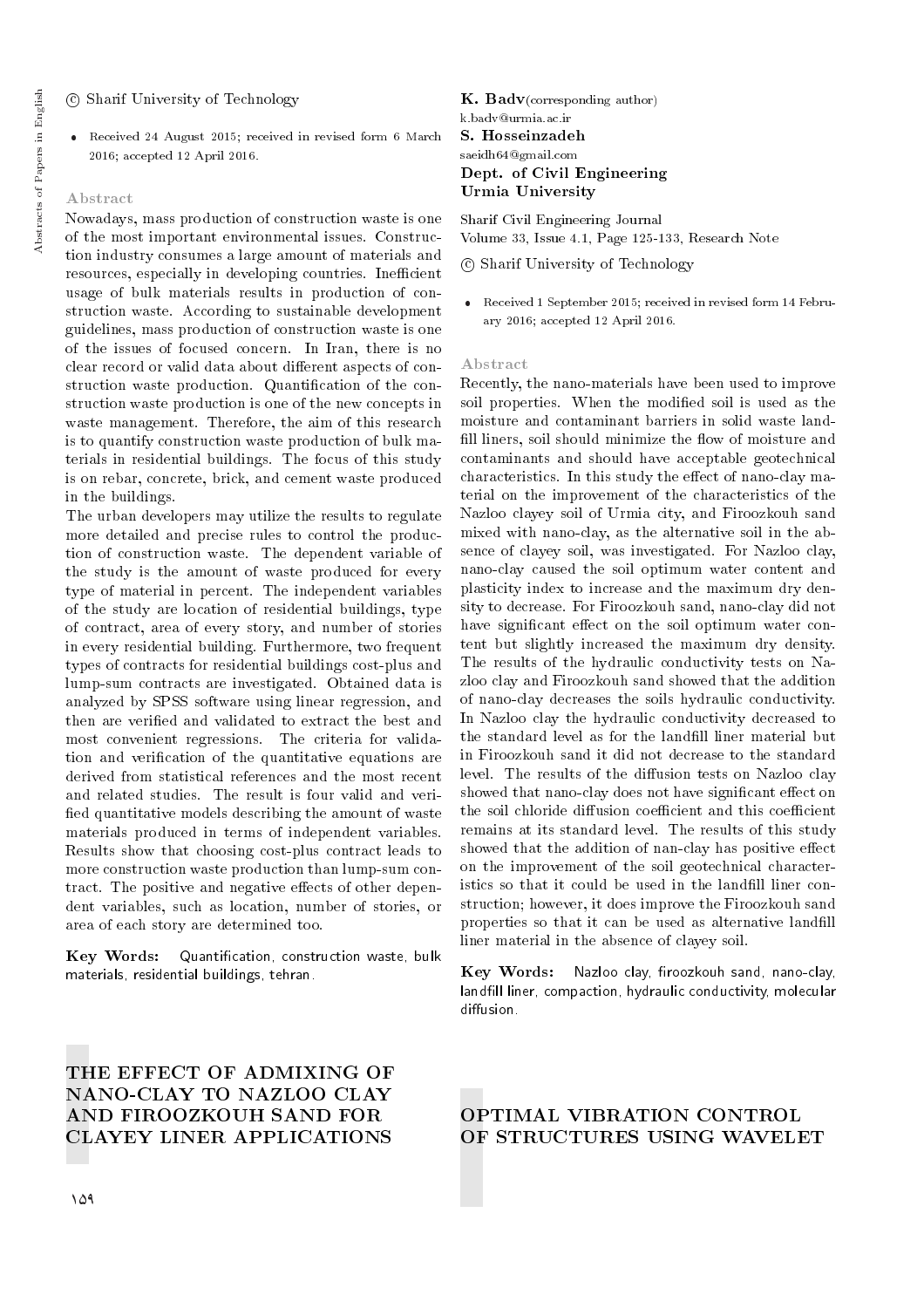and  $55^{0}$ C under stress of 100 and 200 kpa were tested, in 3 different loading times and 2 rest times. Test results and Matlab software were used to produce permanent deformation model based on the AASHTO 2002 model. As a result, the numerical model was obtained with a correlation coefficient of 0.9077. Based on the analysis carried out on the results, it was found that the most in
uential factor in the development of deterioration in flexible pavement is temperature and changes in loading and stress. Despite the positive effect of the increase in rest time on reducing asphalt pavement failure, this parameter can cope with the devastating effects of stress on the sample and speed deceleration of the vehicle. The growth of about 76% in the rut depth associated with increasing loading time of 100 ms to 1000 ms was observed. Finally, to reduce damage of asphaltic pavements in the tropics, minimum speed of vehicles was determined 20 kilometers per hour.

Key Words: Permanent deformation, hot mix asphalt, viscoelastic, MEPDG model.

# ON THE EFFECT OF WASTE COPPER SLAG ON MECHANICAL PROPERTIES OF PRECAST CONCRETE KERB MANUFACTURED WITH WET PRESS PROCESS

M. peirovi

m.peirovi@qiau.ac.ir Dept. of Civil Engineering Islamic Azad University of Qazvin M.S. Labafzadeh(corresponding author) labaf@sharif.edu

### Institute of Water and Energy Sharif University of Technology

Sharif Civil Engineering Journal Volume 33, Issue 4.1, Page 105-112, Research Note

c Sharif University of Technology

 Received 17 August 2015; received in revised form 12 March 2016; accepted 26 April 2016.

### Abstract

Natural resources, including materials, water, energy and fertile land, are the basis for our life on Earth. However, humanity's rapidly growing consumption of these resources is causing severe damage. According to the Brundtland Report, sustainable development is a development that meets the needs of the present time without compromising the ability of future generations to meet their own needs. One of the ways to achieve sustainable development is the reuse of waste industries.

Concrete is one of the most widely used material in the world. Due to greenhouse gas emissions originating from cement production and excessive using of natural aggregates, the concrete industry become one of two largest producers of carbon dioxide (CO2), creating up to 5% of worldwide man-made emissions of this gas. Therefore, in recent decades, researchers tend to use industrial waste in concrete and reduce the amount of cement in concrete mixture.

Copper slag is a by-product obtained during smelting and refining of copper. The waste copper slag can be used as abrasive tools, road construction, and ballast. Despite increasing rate of reusing copper slag, the huge amount of its annual production is disposed in dumps or stockpiles to date all over the world and also in Iran. This waste material can be utilized as a substitute for fine aggregate  $(3mm)$  in the precast concrete kerb manufactured using wet press process. Although this range of fine aggregate is necessary for concrete kerb blocks, it is more expensive and unavailable due to its complicated production process. Therefore, the substitution may remove the problem and also can reduce environmental pollution.

A set of experimental tests including compressive test, flexural test, abrasion resistance test together with useful chemical tests and aggregate grading test was conducted to obtain mechanical properties of these kerbs. The obtained results show that compression and flexural strength firstly increased and then remained approximately constant. However, abrasion resistance of the kerbs was reduced very slightly. Subsequently, it is possible to substitute the whole fine aggregate with waste copper slag from the technical and operational perspective.

Key Words: Waste copper slag, fine aggregate, precast concrete kerb, mechanical properties.

# QUANTIFICATION OF CONSTRUCTION WASTE PRODUCTION OF BULK MATERIALS (CASE STUDY: RESIDENTIAL BUILDINGS IN TEHRAN)

M.M. Mortaheb mortaheb@sharif.edu A.R. Mahpour(corresponding author) mahpour amirreza@mehr.sharif.ir Dept. of Civil Engineering Sharif University of Technology

Sharif Civil Engineering Journal Volume 33, Issue 4.1, Page 113-123, Research Note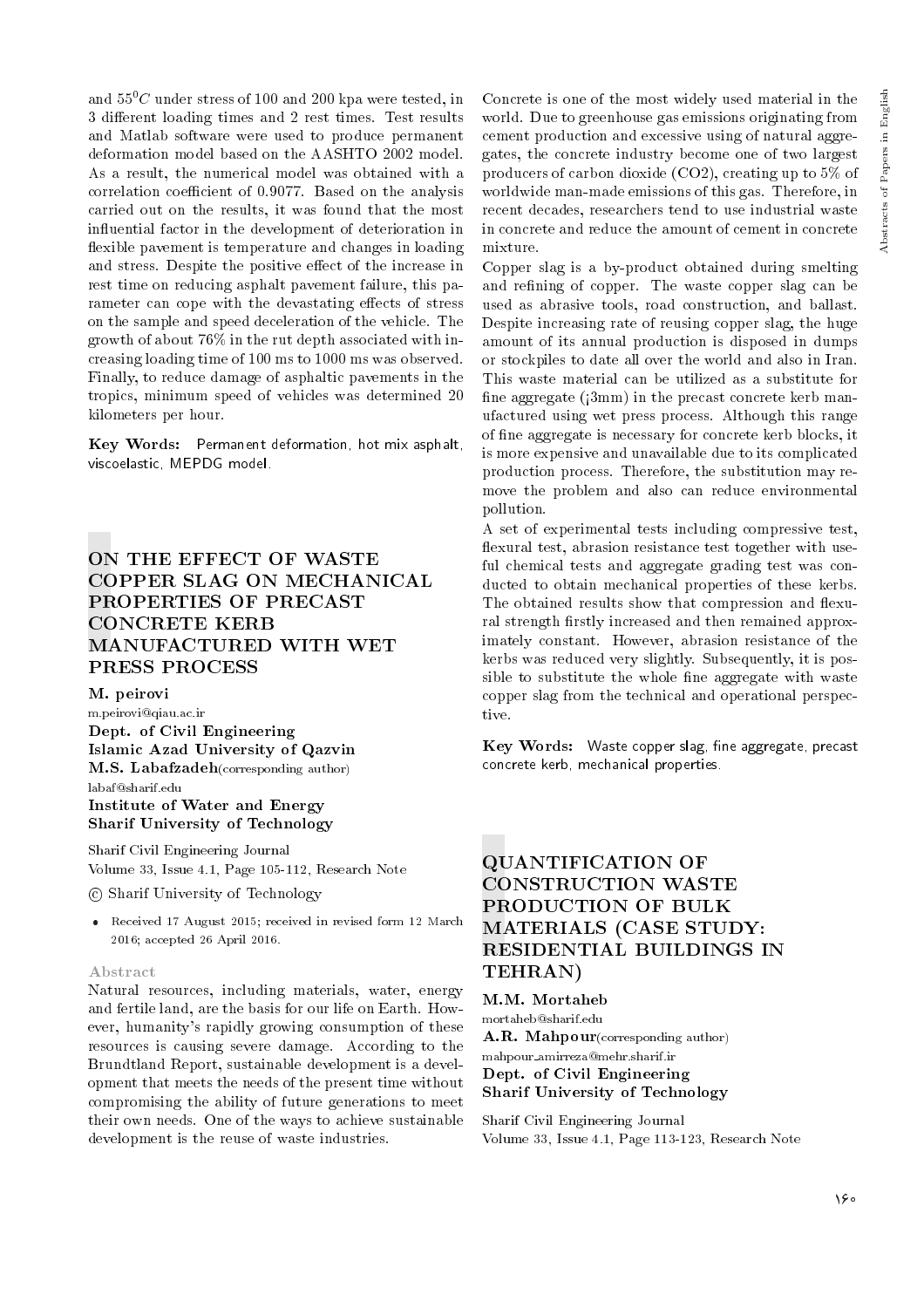# INTEGRATED FRAMEWORK FOR PROJECT PERFORMANCE EVALUATION FROM THE VIEWPOINT OF CONSTRUCTION INDUSTRY CONTRACTORS

M.H. Sebt sebt@aut.ac.ir A. Adli(corresponding author) atefeh.adli@aut.ac.ir Dept. of Civil and Environmental Engineering Amirkabir University of Technology H. Naghash Toosi toosi@ut.ac.ir School of Architecture University of Tehran

Sharif Civil Engineering Journal Volume 33, Issue 4.1, Page 83-95, Research Note

c Sharif University of Technology

 Received 14 April 2015; received in revised form 29 December 2015; accepted 26 April 2016.

#### Abstract

In the variable situations of today's projects, project managers need comprehensive and structured information for making decisions in the areas of project management. One of the most effective strategies employed in recent civil projects is use of the concept of Project Management Dashboard. Project Management Dashboard is a set of key performance indicators of the project that improves integration process and exhibits information required for project manager. The purpose of this article is to collect the whole set of information indicators for project management dashboard framework, so that the selected indicators can have the ability to display all aspects of project performance.

For this purpose, after studying various information indicators suggested in the literature, 60 important indicators of performance evaluation in projects have been collected and classified. Then, in a field study, applied indicators in contracting systems of some large-scale projects in the construction industry have been identified and added to previous studies. Based on observational studies and objective observations conducted in this area, a questionnaire was designed based on the Likert scale and given to a group of managers and construction project management professionals. In this questionnaire, the sampled people, who have studied, prioritize 60 indicators in 10 fields of Project Management (based on PM-BOK2012). The data obtained from the questionnaires using Friedman prioritized test are analyzed.

The findings of this research offer a list of the most commonly used indicators in the 10 management fields of construction industry projects, such as Time Man-

agement, Cost Management, Quality Management, Procurement Management, Safety Management, Claim Management and Environmental management, based on international studies and terms of internal projects. Project Management Dashboard that is designed using these indicators enables contractor project managers to identify and manage the most important issues which influence the performance of the project.

Key Words: Information index, performance evaluation, project management, decision-making, contracting system.

## COMPARING THE PERFORMANCE OF HOT MIX ASPHALT BASED ON MECHANISTIC - EMPIRICAL PAVEMENT DESIGN GUIDE (MEPDG) AGAINST CREEP AND COMPUTING MINIMUM SPEED OF HEAVY VEHICLES

A. Mansourkhaki mkhaki@iust.ac.ir Dept. of Civil Engineering University of Science and Technology M.R. Ahadi m.ahadi@bhrc.ac.ir Transportation Research Institute Research Center of Housing and Urban Development S.M. Motevallizade(corresponding author) mohsen.motevalizadeh@modares.ac.ir Dept. of Civil Engineering Tarbiat Modarres University A. Shafiepoor abouzarshaepour@yahoo.com Dept. of Civil Engineering Payame Noor University

Sharif Civil Engineering Journal Volume 33, Issue 4.1, Page 97-103, Research Note

c Sharif University of Technology

 Received 24 May 2015; received in revised form 12 March 2016; accepted 7 May 2016.

#### Abstract

Creeps of flexible pavement are common failures in hot climates. One of the aggravating factors in this type of failure is the speed of the vehicles. This study aims to evaluate the rutting at different speeds based on Mechanistic-Empirical approach test of the AASHTO pavement structure deals. For this purpose, 48 samples of hot mix asphalt were made in accordance with the No. 5 seed based on issue 234 of Iranian code. Samples at 40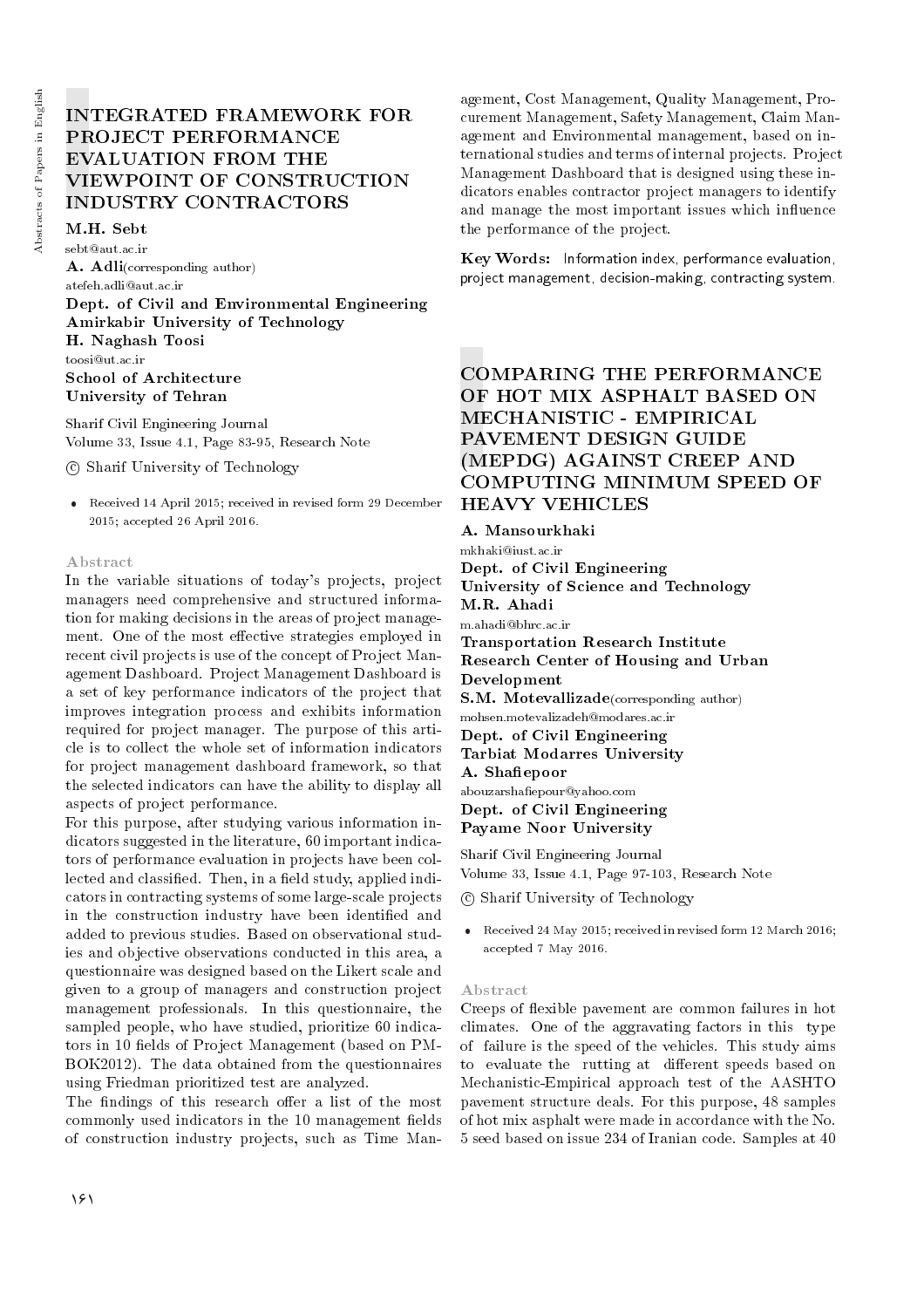### Volume 33, Issue 4.1, Page 61-70, Original Article

### c Sharif University of Technology

 Received 6 January 2016; received in revised form 14 February 2016; accepted 26 April 2016.

#### Abstract

One of the issues in river engineering is bridge protection in a way that bridges suffer the minimum damage during a flood. In many cases, due to the limitations, bridges are constructed on a river bend. The purpose of this research is to investigate the effect of constructing convergent and divergent (V-shaped & A-shaped) coupled bridge piers and their position in parallel to the flow on a steep 180-degree bend bed topography. This research was performed on a laboratory channel at Persian Gulf University of Bushehr, Iran. The channel has a width of 1 meter, and a steep bend with a central radius to channel width ratio of 2 and a 180-degree bend. In the upstream and downstream of the bed, there are direct routes with lengths of 6.5 and 5.1 meters, respectively. For the experiments, PVC piers with 5 cm diameter a 21-degree angle to the vertical axis, materials with an average diameter of 1.5 mm and standard deviation of 1.14 were used. All the experiments were performed with flow velocity to critical velocity ratio of 0.98  $(U/Uc=0.98)$  and constant depth of 18 cm at the beginning of the bend and 70 l/s discharge. The results show that the maximum depth of the scour hole occurs adjacent to the V-shaped coupled piers established at the position of 90 degree. By changing the piers from Vshaped to A-shaped at 60 and 90 degrees positions, the maximum scour hole is transfered from the adjacency of the upstream pier to the adjacency of the downstream pier, and by changing the position of the piers from the bend's upstream towards the downstream, the development of the maximum scour hole decreases. The highest scour depths were measured in the main hole and the second scour hole and also the highest sedimentation were measured as  $0.97, 0.93$  and  $0.58$  times the flow depth at the starting point of the bend respectively. In this paper, the results are discussed and analyzed.

Key Words: Scour, inclined twin bridge piers, 180 degree steep bend, relative balance time, bed topography.

### GRAVITATIONAL SEARCH ALGORITHM TO SOLVE OPTIMAL OPERATION PROBLEM OF SINGLE RESERVOIR SYSTEM, CASE STUDY: DEZ RESERVOIR

R. Moeini(corresponding author) r.moeini@eng.ui.ac.ir

### M. Soltani-nezhad

maryam.sltn@eng.ui.ac.ir M. Daei m.daei@eng.ui.ac.ir

### Dept. of Civil Engineering University of Isfahan

Sharif Civil Engineering Journal Volume 33, Issue 4.1, Page 71-81, Original Article

c Sharif University of Technology

 Received 16 January 2016; received in revised form 13 April 2016; accepted 26 April 2016.

#### Abstract

In this paper, the optimal solution of a single reservoir system operation optimization problem is determined using new Meta heuristic algorithm. Generally, various methods have been proposed to solve this problem. These methods are classied as: 1) Linear Programming (LP) 2) Non-Linear Programming (NLP) 3) Dynamic Programming (DP) and 4) Meta heuristic algorithms. Most recently, Meta heuristic algorithms, because of intelligent performance of them, are more useful method to solve optimization problem. Meta heuristic algorithms such as Genetic Algorithm (GA), Honey Bee Mating algorithm (HBMO), Ant Colony Optimization algorithm (ACO) and Particle Swarm Optimization algorithm (PSO) are new classication of optimization methods in which they are usually proposed based on the swarm behavior of social insects and real phenomena. Gravitational search algorithm is one of these newest algorithms that is based on the Newton's law of gravity. In the Gravitational search algorithm, a collection of masses is considered as searcher agents, in which these masses interact with each other based on the Newton's law of gravity and motion. In this paper, the simple and hydropower reservoir operation optimization problems of Dez dam have been solved for 5 and 20 operation periods proposing two different formulations. In the first formulation, the water releases from the reservoir and in the second formulation the reservoir storage volumes are taken as decision variables of the problem. The results are presented and compared with each other and with other available results. Comparison of the result with other existing results indicates better performance of the gravitational search algorithm to solve reservoir operation optimization problem. Furthermore, while both proposed formulations show good performance to solve this problem, the first formulation is shown to produce better results with the same computational effort and to be less sensitive to the randomly generated initial guess presented by the scaled standard.

Key Words: Reservoir operation optimization problem, gravitational search algorithm, water releases, reservoir storage volume, dez reservoir.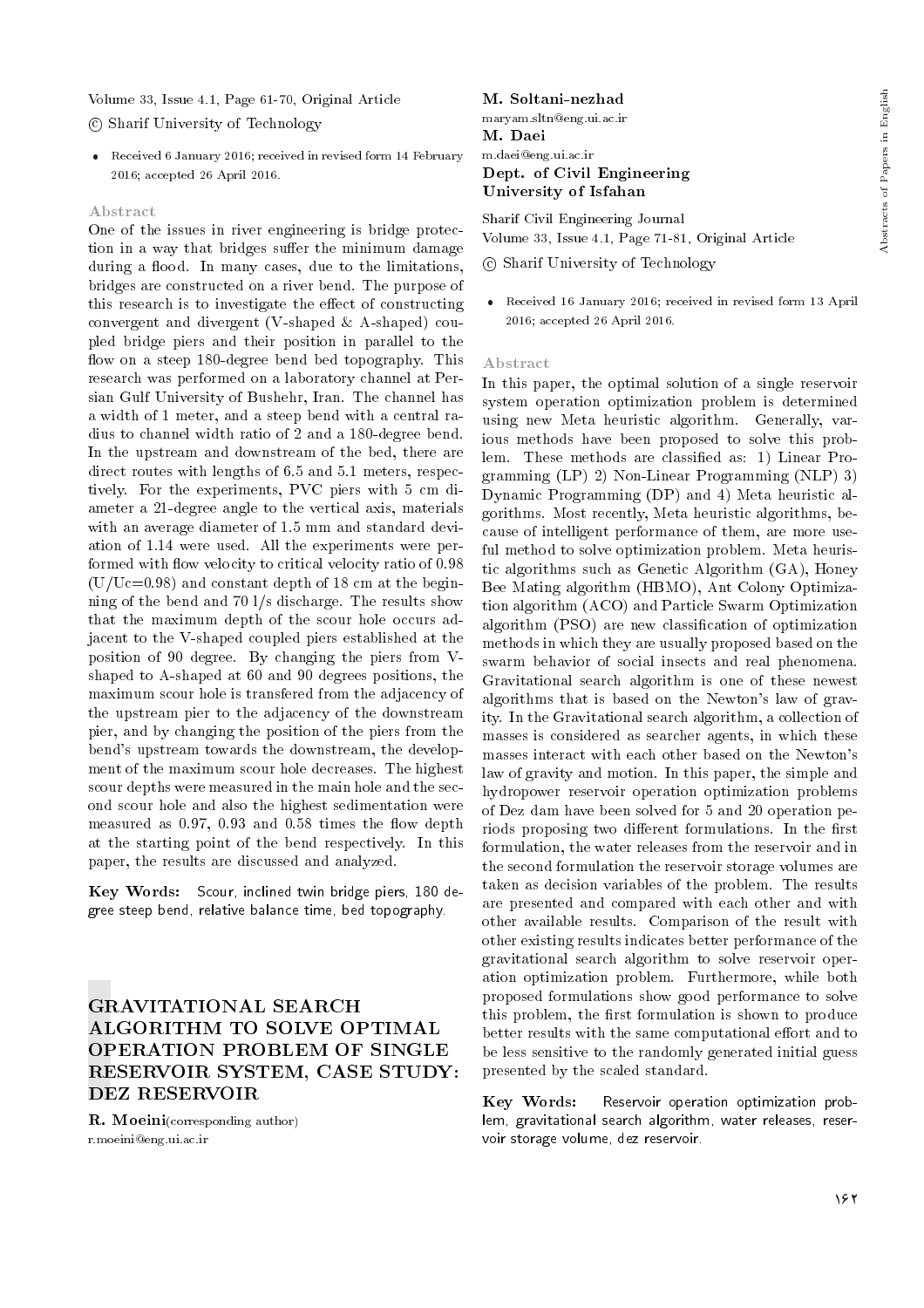compaction of soil, it increases the dry-specic weight and reduces the optimum water content. In addition, adding the Anthracene also changes the unconfined compressive strength of soil, and it reduces strength of soil. Although adding cement increases the strength of the contaminated soil, the amount of increase in the strength depends on the percent of cement and curing time. Scanning electronic microscopy also is done on the natural soil, contaminated soil with cement, soil-cement and contaminated soil with Anthracene that is stabilized with cement with 10 and 20 percent of cement with 28 days of curing time. The results indicate that adding the Anthracene to the soil changes its structure to flocculated shape, but the decreasing of friction between soil particles due to adding Anthracene, leads the soil particles to moving easily together. Moreover, the results of this research show that the cement can stabilize contaminated soil with Antracene.

Key Words: Unconfined compressive strength (UCS). scanning electron microscope (SEM), diffuse double layer (DDL), soil flocculation structure, microstructure.

# BEHAVIOUR OF STRIP FOOTINGS ON SANDS REINFORCED BY GEOCELL AND RUBBER PARTICLES SUBJECTED TO CYCLIC LOADING

### M.R. Mohammadi

m.r.mohammadi@aut.ac.ir

S. M. Mir Mohammad Hosseini(corresponding author)

#### smmirhos@aut.ac.ir

M. Kargar

#### mohsenkargar@aut.ac.ir

Dept. of Civil and Environmental Engineering Amirkabir University of Technology

Sharif Civil Engineering Journal Volume 33, Issue 4.1, Page 49-59, Original Article

### c Sharif University of Technology

 Received 14 October 2015; received in revised form 20 February 2016; accepted 26 April 2016

#### Abstract

Geosynthetics have been extensively used as soil reinforcements under footings especially in soft grounds. Geocell is a form of three-dimensional reinforcement which is able to provide greater bearing capacity due to con finement compared to planar types of reinforcements like geogrids and geotextiles. On the other hand, using tire

shreds, in addition to improving soil properties would have favourable environmental effects that causes a great tendency for its utilization in engineering projects. In order to study the cyclic and post-cyclic behaviours of strip footings on sands reinforced by geocells and rubber particles, a small-scale physical model in soil mechanics laboratory of Amirkabir University of Technology has been developed. Main parts of the laboratory apparatus include the footing model, the soil container, raining system, loading equipment and data acquisition system. Geocells with different geometrical dimensions, yet the same material have been used in a specic location in sand layers. To investigate the effect of rubber particle size mixed with sand as the geocell infill material, the geocell pockets have been filled with different materials; namely pure sand, pure rubber particles and mixture of rubber particles and sand at desired densities. Then a static loading is applied to the footing followed by a cyclic loading up to 1000 load cycles. Finally, the static loads are re-applied until failure occurs. The study's results indicate that in similar compaction condition, substituting a percentage of sand with rubber particles of greater size leads to reduction in plastic settlement and increment in elastic settlement. In the case of mixing sand with rubber powder with the smaller particle size, the settlement would increase while the bearing capacity decreases. Therefore, it is concluded that using the mixture of soil and rubber particles of greater particle sizes compared to soil grains would improve the cyclic behaviour of reinforced soil by decreasing the permanent or plastic settlements.

Key Words: Geocell, strip footing, bearing capacity, tire shreds, tire particles, plastic settlement, elastic settlement, cyclic loading.

# EXPERIMENTAL INVESTIGATION OF SCOUR PATTERN DUE TO THE LOCATION OF TWIN CONVERGENT AND DIVERGENT BRIDGE PIERS PARALLEL TO FLOW IN DIFFERENT LOCATIONS OF A 180 DEGREE BEND

### M. Moosaei

siavash.mnmg@yahoo.com  $M.$  Vaghefi(corresponding author) vaghe@pgu.ac.ir S.H. Meraji h.meraji@pgu.ac.ir

Dept. of Civil Engineering Persian Gulf University

Sharif Civil Engineering Journal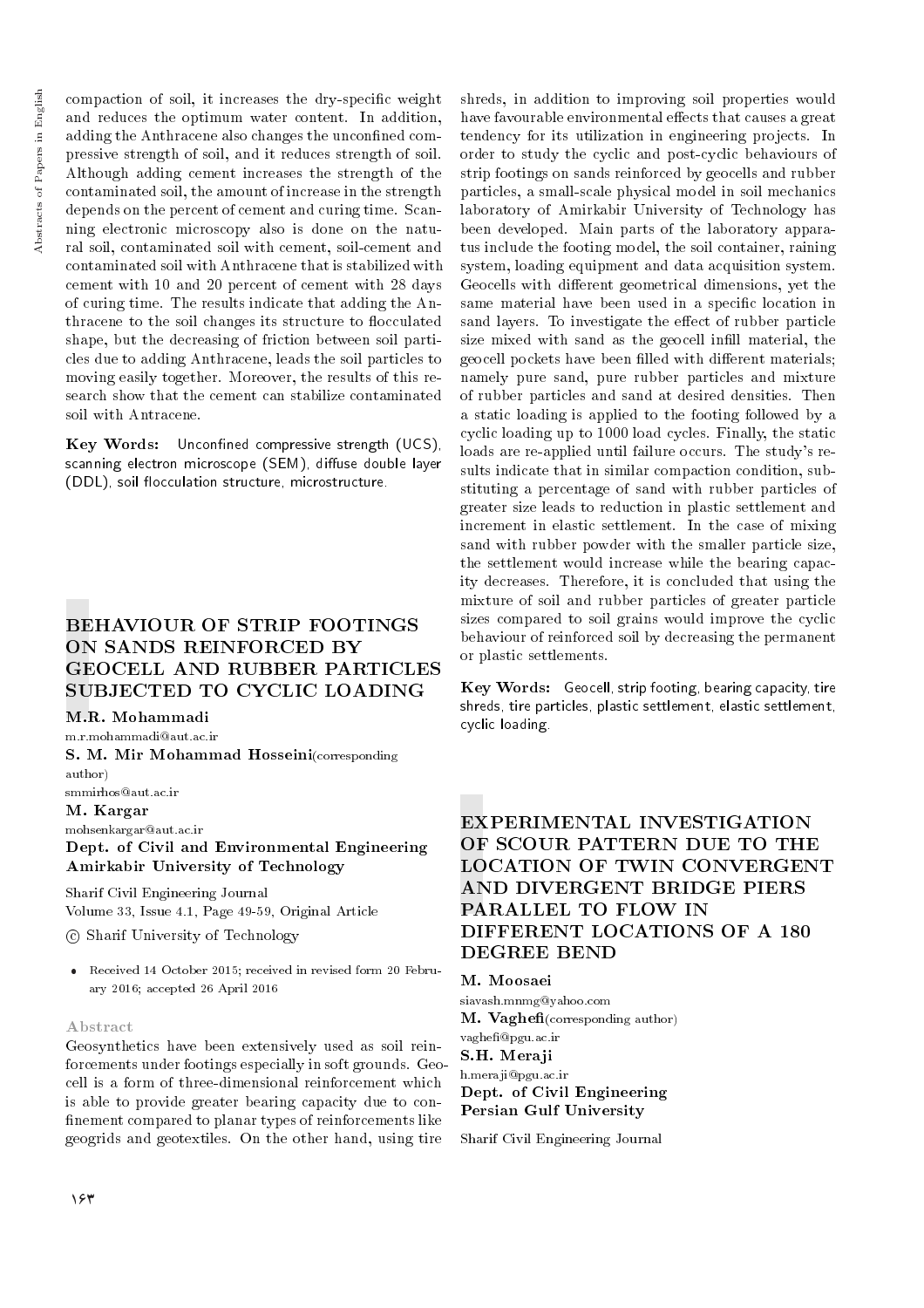### Abstract

Tensile cracks at the upstream face of concrete gravity dams, especially at the dam base as induced by tensile stresses, due to the reservoir hydrostatic load are the most likely type of Damage in this type of structures. Given the possible intrusion of water under the reservoir heading into such tensile cracks, considering an actual distribution of water pressure inside the crack may intensively affect the stress state around the crack tip. Eventually, propagation of the crack, and hence, a change of COD profile mutually modifies the water pressure distribution along the crack. This coupled hydro-mechanical process has played an important role in design and safety assessment of concrete gravity dams. If this interaction is not considered in the stress analysis or safety assessment of concrete gravity dams, results of analyses can be misleading.

The aim of this paper is to present a simple 2D model to simulate the process with hydro-mechanical interaction based on nonlinear fracture mechanics (NLFM) and Biot effective stress concept. The proposed model includes: 1) the modied smeared crack model for the mechanical behavior of cracking concrete;  $2)$  the effective stress equation in which both terms of pore pressure and effective porosity are increased linearly with tensile damage index in a cracked element.

The proposed model is validated by the wedge-splitting test of a concrete cube specimen under a displacement control loading. The specimen is subjected to a mechanical load as well as to an internal hydrostatic pressure of 0.5 MPa. Next, the Koyna Dam as a well-known example of a concrete gravity dam, was analyzed under flood loading considering water-crack interaction; moreover, cracking status of the dam and the maximum sustainable reservoir level before dam collapsing were studied. Numerical analysis results confirm the significant effect of water pressure inside the cracks on the overall response of the dam. In fact, considering hydrostatic pressure inside the cracks has significant effects on the scenario of dam collapse and the maximum sustainable reservoir level.

Key Words: Water pressure inside the crack, concrete gravity dam, cracking, flood loading, hydraulic fracture.

### INVESTIGATION OF THE EFFECT OF CEMENT ON THE STABILIZATION OF CONTAMINATED SOIL WITH ANTHRACENE

M.M. Kholoosi(corresponding author) mm.kholoosi@ut.ac.ir

#### A. R. Estabragh

raeesi@ut.ac.ir J. Abdollahi

### jaabaik@ut.ac.ir Dept. of Irrigation and Reclamation Engineering University of Tehran

Sharif Civil Engineering Journal Volume 33, Issue 4.1, Page 39-48, Original Article

- c Sharif University of Technology
- Received 21 September 2015; received in revised form 14 March 2016; accepted 12 April 2016.

#### Abstract

Soil pollution by hydrocarbon is a significant Geo-Environmental problem that can affect the environmental quality of soil, groundwater and air. Some physical properties of the soil such as stress, bearing capacity, permeability, etc., have changed due to entry of this contamination. On the other hand, requirement of appropriate soil is increasing due to development of urbanization and construction in recent decades. Sometimes a project must be founded at a site with hydrocarboncontaminated soil, and providing appropriate soil may be difficult, due to economic or environmental issues, so stabilization of the contaminated soil is an appropriate method to treat the soil and change contaminated-soil into a useable material. Researchers have different opinions about the ability of stabilization of hydrocarboncontaminated soil with cement: for example, some researchers believe that the cement cannot stabilize the hydrocarbon-contaminated soil. They consider that the particles of contamination cover the surface of cement and decrease its efficiency of stabilization. In the current research, the effect of adding cement to the contaminated clay soil with Anthracene is investigated. Anthracene is a representative of one group of hydrocarbon, called PAHs (Polycyclic Aromatic Hydrocarbons). PAHs are created due to incomplete combustion of fossil fuels or wastes.

In order to investigate the effect of cement on the stabilization of clay contaminated soil with Anthracene, the specimens of natural clay soil, contaminated soil with Anthracene, soil-cement and Anthracene-contaminated that is stabilized with different percentage of cement  $(5, 10, 15, 20, \text{and } 30\%)$  in different curing times  $(3, 10, 15, 20, \text{and } 30\%)$ 7, 14 and 28 days) were prepared by static compaction method at maximum dry density and optimum moisture. Unconfined compressive strength (UCS) tests were conducted on the specimens. The results of the experimental work showed that adding Anthracene to clay soil, changes the compaction parameters; for example, the dry-specic weight of soil is reduced and the optimum water content is increased. Although adding cement to the Anthracene-contaminated soil improves the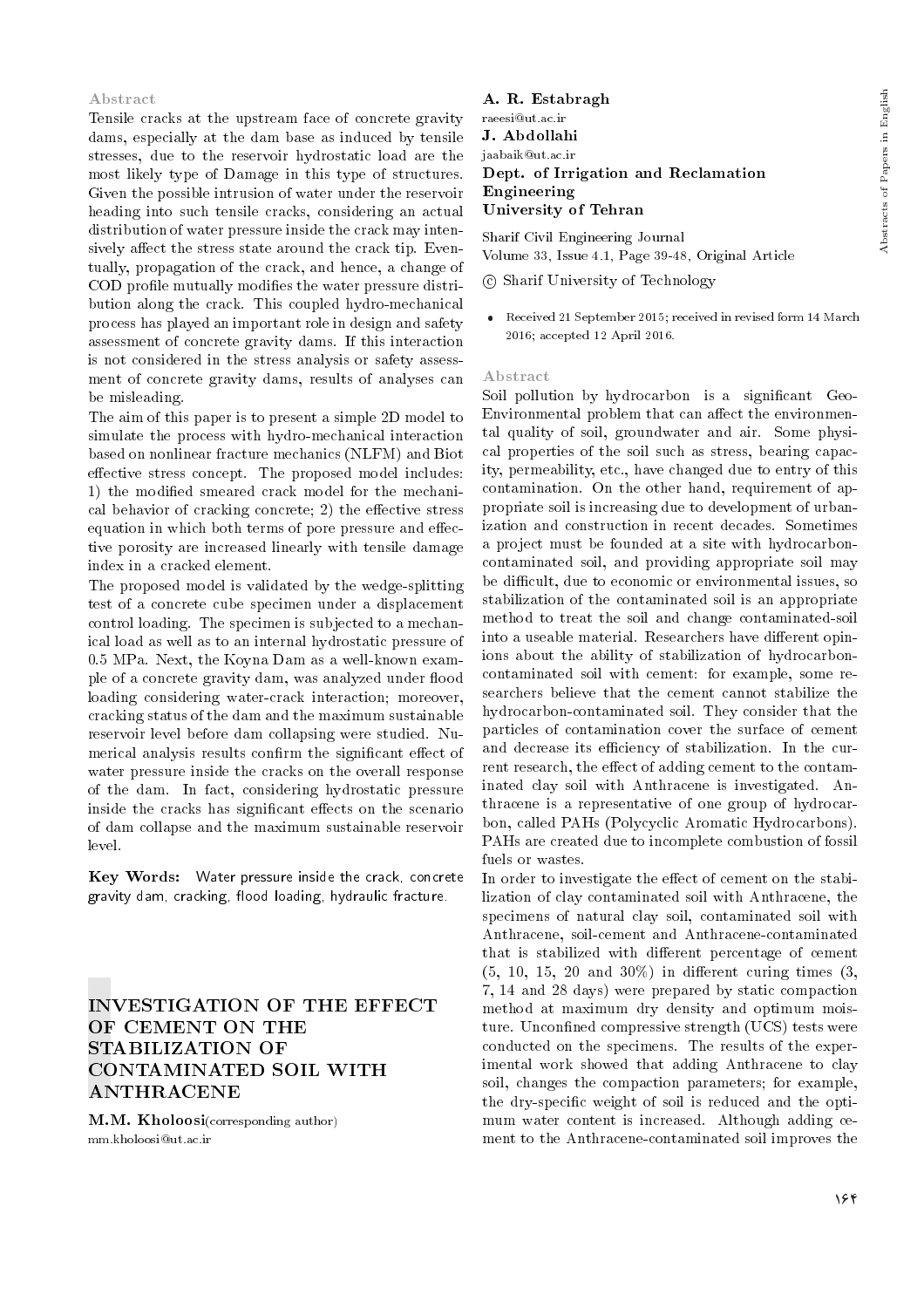excavation machines which are usually used in subway projects are taken into account. All projects' risks related to cost, time, and environment are identified considering the capital costs which should be spent on each combination. Delphi method was applied in order to figure out the failure events and their associated probabilities. Finally, some graphs which can be used for optimization of combined excavating machinery are presented. The results show that it can be employed efficiently by construction managers.

Key Words: APRAM, machinery combination, subway project, risk management.

# INVESTIGATION OF THE EFFECT OF ANISOTROPY ON THE PORE WATER PRESSURE GENERATION OF LOOSE ANISOTROPIC CONSOLIDATED BABOLSAR SAND

### F. Jafarzadeh

fardin@sharif.edu Dept. of Civil Engineering Sharif University of Technology M. Zamanian(corresponding author)

m zamanian@sbu.ac.ir Dept. of Civil, Water and Environmental Engineering Shahid Beheshti University

Sharif Civil Engineering Journal Volume 33, Issue 4.1, Page 13-21, Original Article

c Sharif University of Technology

Received 4 July 2015; accepted 19 April 2016.

### Abstract

Direction of loading and magnitude of the intermediate principal stress have significant effect on the soil responses. In many of in-situ loadings, the direction of major principal stress does not coincide with the deposition direction of the soil. In addition, the magnitude of the intermediate principal stress should be exerted in the three-dimensional loading condition. A reliable assessment of the soil behavior and a good estimation of the soil parameters need to do tests in similar condition with in-situ. Therefore, the testing apparatus should be able to control the loading direction in various stress paths. Typical equipment used in the geotechnical laboratory does not have the ability to control the magnitude and direction of principal stresses. The cyclic hollow cylinder apparatus can control the magnitude and direction of the principal stresses and impose minimum non-uniformity on the specimens. The hollow cylinder apparatus used in this study is fully automated and can simultaneously control the five loading axe (i.e., the vertical load, torque, inner cell pressure, outer cell pressure and back pressure). The main specications of the specimens are as follows: 100mm outside diameter, 60mm inner diameter, and 200mm height. Babolsar sand obtained from the South coast of the Caspian Sea was selected as test materials. The consolidation control options allow the various anisotropic consolidation statuses. Moreover, the load could be exerted as cyclic or monotonic. In this paper, the effects of major principal stress direction, induced shear stress during consolidation, and cyclic stress ratio on the pore water pressure were investigated. Therefore, the undrained cyclic hollow cylinder tests were performed on the loose anisotropic consolidated specimens. Results showed that, the major principal stress direction during consolidation has no significant effect on the excess pore water pressure generation. However, increases of cyclic stress ratio and shear stresses during consolidation would increase the residual excess pore water pressure. The empirical model proposed by Booker et al. and a dissipated energy-based model were used to predict residual excess pore water pressure of loose anisotropic consolidated Babolsar sand. The regressions analysis was led to modication of the model of Booker at al. and simplication of the dissipated energy-based model.

Key Words: Sand, anisotropic consolidation, hollow cylinder apparatus, excess pore water pressure.

# EFFECT OF WATER PRESSURE INSIDE THE CRACKS ON THE BEHAVIOR OF CONCRETE GRAVITY DAMS UNDER FLOOD LOADING

M.T. Ahmadi(corresponding author)

mahmadi@modares.ac.ir M. Amini Mazraeno

amini maz@modares.ac.ir

### Faculty of Civil & Environmental Engineering Tarbiat Modares University

Sharif Civil Engineering Journal Volume 33, Issue 4.1, Page 23-37, Original Article

c Sharif University of Technology

 Received 16 Setember 2015; received in revised form 17 April 2016; accepted 3 May 2016.